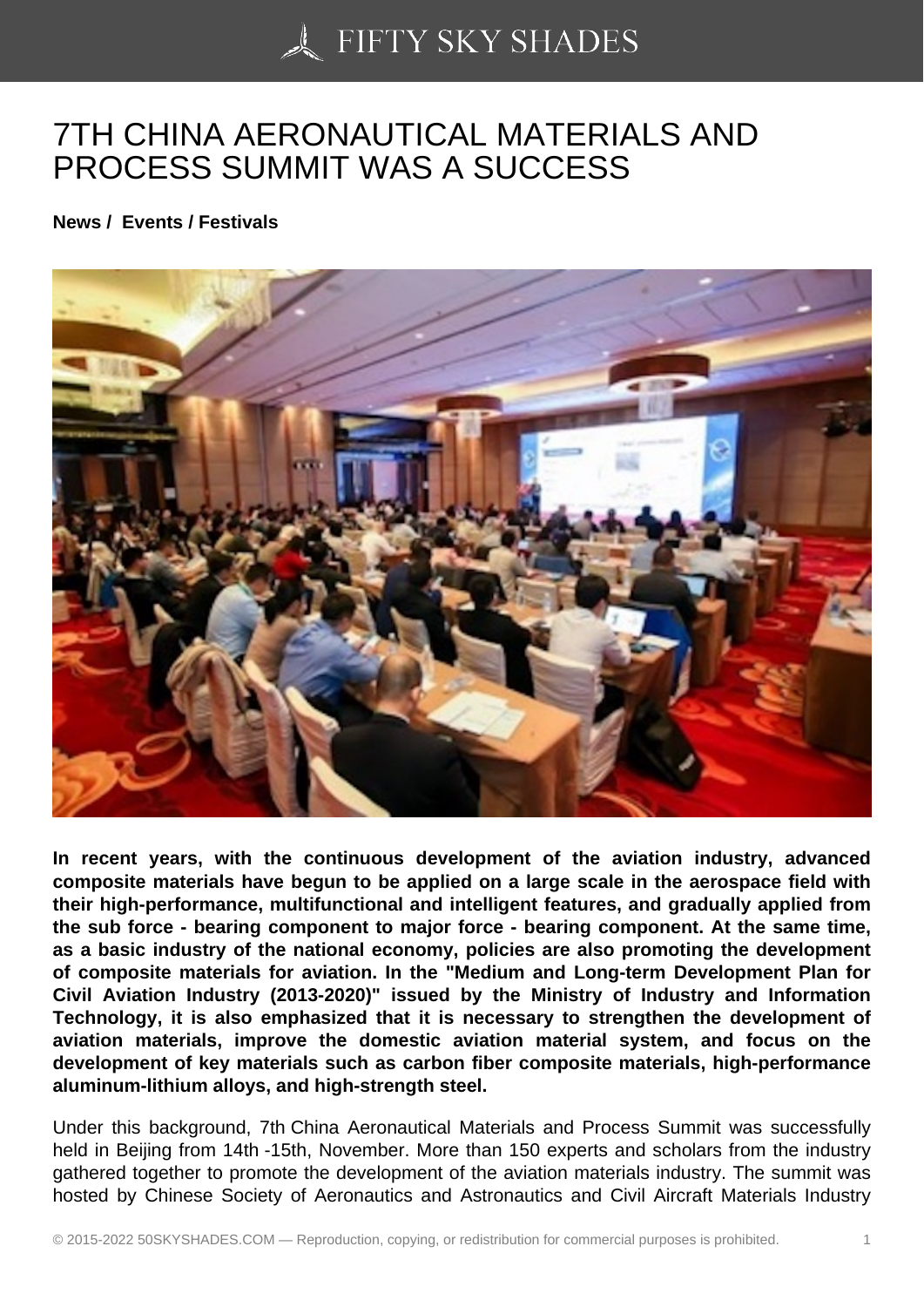Development Alliance; organized by Galleon (Shanghai) Consulting Co., Ltd.



LIANG Enquan, director of the Standardization and Technical Innovation Office of the Standards Materials Department of COMAC Shanghai Aircraft Design and Research Institute, delivered a wonderful speech from the perspective of his own experience, he shared with the participants the selection of titanium alloy materials for COMAC's aircraft.



The two-day summit attracted more than 150 experts and scholars from the industry, 60